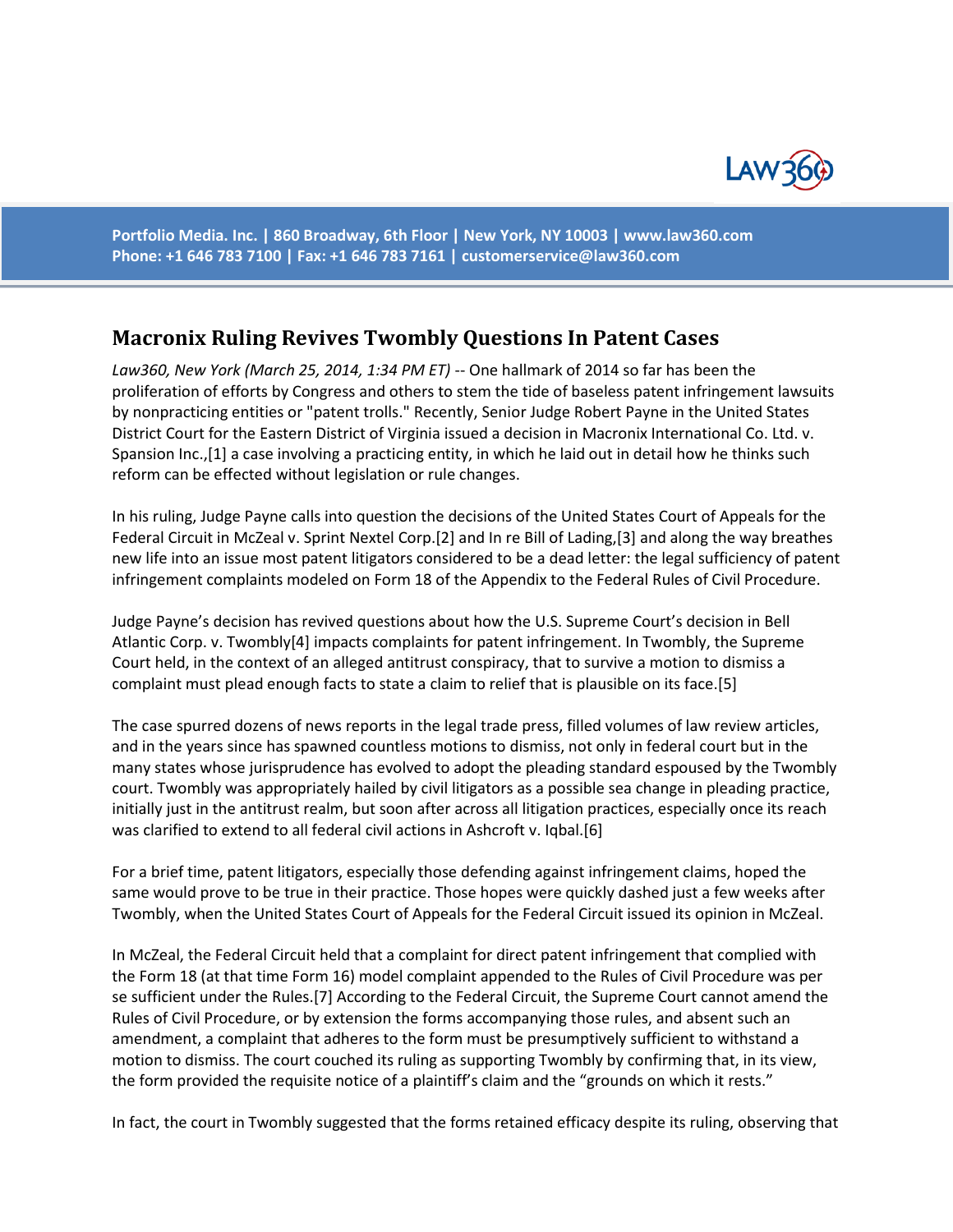if the complaint there were for negligence rather than antitrust violations, and followed the corresponding form, a defendant could reasonably respond. There is no form complaint provided in the rules for an antitrust case, and Twombly's outcome appeared to many to spring from the expense and complexity of antitrust litigation.[8] After McZeal, patent litigators widely accepted that a complaint for direct patent infringement that satisfied the bare requirements of Form 18 was not, at least for that reason, susceptible of dismissal under Fed. R. Civ. P. 12(b)(6).

Although McZeal closed the door to Twombly motions for actions of direct infringement, patent litigators continued to rely on Twombly, and later Iqbal, in support of motions to dismiss formulaic claims for indirect patent infringement, for which the rules do not provide a form. In 2012, the Federal Circuit limited that practice as well, holding in In re Bill of Lading, that although the form provided in the rules did not apply to indirect infringement claims, such claims were validly pled if a court could reasonably infer the requisite facts from the complaint.

Here again, the Federal Circuit's holding, although invoking Twombly/Iqbal, seemed to cut against the broader teachings of those decisions in favor of more cursory or formulaic pleadings. McZeal and Bill of Lading perpetuated the long-standing practice of direct and indirect infringement complaints that merely recite the identity of the accused product or process and the patent claimed to be infringed, often without ever saying which claim or claims were specifically at issue or how.

Effectively, the combination of McZeal and Bill of Lading have severely curtailed the efficacy of motions to dismiss in patent infringement cases, leaving defendants and their counsel in the position of facing lawsuits where the basis for the infringement claim, including such basic information as which claims of a patent are at issue, becomes a moving target disclosed only through discovery and susceptible to amendment at various points throughout the litigation. Critics of these Federal Circuit decisions lament that they permit  $-$  or even perpetuate  $-$  abusive litigation where plaintiffs use the specter of expensive, and often intrusive, discovery to exact settlement payments from defendants even in the face of undeveloped or questionable claims.

Judge Payne, for one, appears set on changing that dynamic. Last year, Macronix, a Taiwanese manufacturer, filed a 12-page patent infringement complaint against Spansion, accusing Spansion of infringing seven semiconductor patents.

Before Spansion's answer was due, Judge Payne issued, sua sponte, an order dismissing Macronix's complaint without prejudice. He first observed that the complaint did not comply with Twombly and Iqbal, and directed Macronix to file an amendment that "in all respects, conforms with the pleading requirements of Twombly and Iqbal and that, in particular recites the specific claim or claims which are alleged to be infringed, and the elements thereof that are alleged to be infringed by the allegedly infringing product, and how that product is alleged to infringe those elements."[9]

Macronix responded with a 41-page amended complaint, which Spansion timely moved to dismiss as still failing to hew closely enough to Twombly and Iqbal. Judge Payne sided with Spansion, dismissing the amended complaint, albeit again without prejudice.

Judge Payne first carefully explained his view that Rules 8 and 12 are procedural and that Fourth Circuit precedent, not the contrary Federal Circuit decisions, controlled. According to Judge Payne, Fourth Circuit precedent post-Twombly and Iqbal imposes a stricter pleading standard for patent infringement claims than is embodied by the complaint set forth in Form 18. Indeed, according to Judge Payne, "The threshold problem with McZeal and Bill of Lading is that they accord no force to either the text or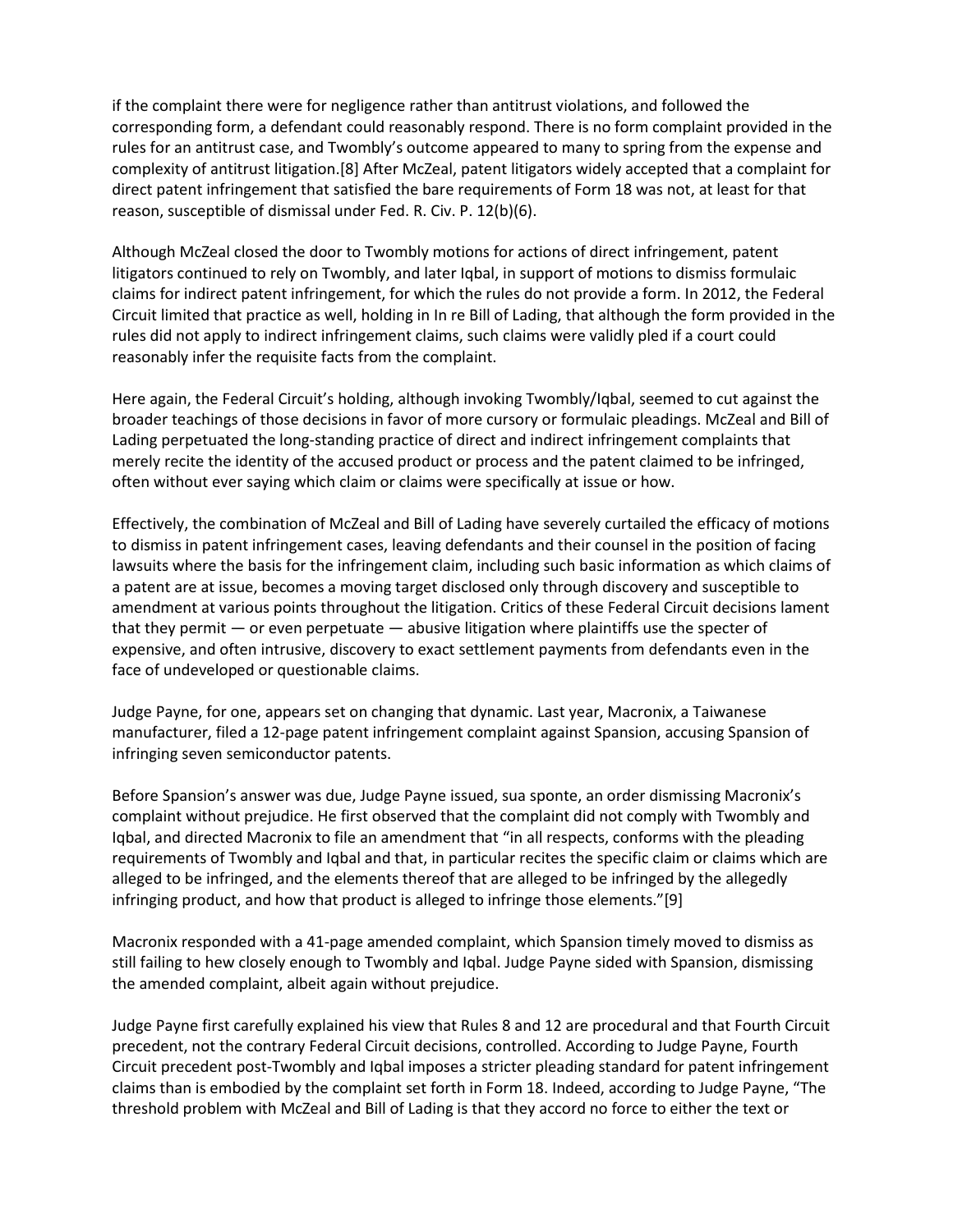teaching of Twombly and Iqbal which require more to plead a legally sufficient claim than is set out in Form 18."

In Judge Payne's view, the Supreme Court in Twombly and Iqbal "set forth a new standard to be applied in assessing" the legal sufficiency of pleadings under Rule 8, retiring "notice pleading" in favor of a stricter, "plausibility pleading" standard. Although the Form 18 complaint may have satisfied the notice pleading standard, according to Judge Payne, in the wake of Twombly and Iqbal, Rule 8 "must be applied differently," and therefore "the viability of the form must be measured against the new standard, even if the effect of doing so is to nullify the form."

Judge Payne recognized that his decision was directly at odds with at least three decisions in the Norfolk Division of the Eastern District of Virginia, and did little to hide his intent to reform, or at least begin a new discussion about how to reform, patent litigation, which he observed is at least as complex and expensive as the antitrust cases that animated the Twombly decision. "Satisfying the requirements of Twombly and Iqbal, of course, will require counsel to focus complaints only on viable claims. Thus, before filing a complaint, counsel must ascertain exactly what claims should alleged to be infringed and how they are infringed."

Judge Payne declared the current practice of filing a formulaic complaint "and then, using claim charts, prior art charts, discovery, and motions, to pare claims that ought not to have been brought or that cannot withstand careful scrutiny" as imposing too great an expense on litigants and too great a burden on the courts. He readily conceded that pleading direct patent infringement with the specificity he imposed would likely require plaintiffs to engage experts to assist them in identifying which patent claims are infringed and how, but he dismissed that as a small burden compared to the expense of such litigation overall.

In making the case for applying Twombly/Iqbal standard to direct infringement claims, Judge Payne appeared to speak directly to the bar, if not to the appellate courts and Congress itself: "Indeed, it is high time that counsel in patent cases do all of that work before filing a complaint. That, of course, will serve to winnow out weak (or even baseless) claims and will protect defendants from the need to prepare defenses for the many claims that inevitably fall by the way side in patent cases. That also will serve to reduce the expense and burden of this kind of litigation to both parties which, like the antitrust litigation in Twombly, is onerous."

The Macronix decision will either prove to be a remarkably courageous attempt at patent litigation reform or a mere bump in the road for patent infringement plaintiffs. Judge Payne is a respected jurist, whose affirmance rate (greater than 60 percent) puts him in the top five in the Eastern District of Virginia,[10] and his detailed analysis practically begs other judges to take a similar approach, with or (as he initially did) without a pending motion. He has at least established that in one court in the Rocket Docket, patent infringement complaints will be held to a higher standard than has attached until now. He has likewise given new hope (and perhaps a Rule 11 basis for a new argument) that Twombly and Iqbal can and should be applied in direct patent infringement cases elsewhere, even if their application renders the forms accompanying the rules utterly irrelevant.

At the same time, he may have ensured his decision is never directly reviewed on appeal. Judge Payne allowed leave to further amend the complaint, making his order interlocutory and probably precluding immediate review. Moreover, immediately after he issued his order, he put the pleading issue squarely in the lap of another judge, allowing Spansion's motion to transfer venue to the Northern District of California, San Francisco Division. Only time will tell what that court will do with the second amended